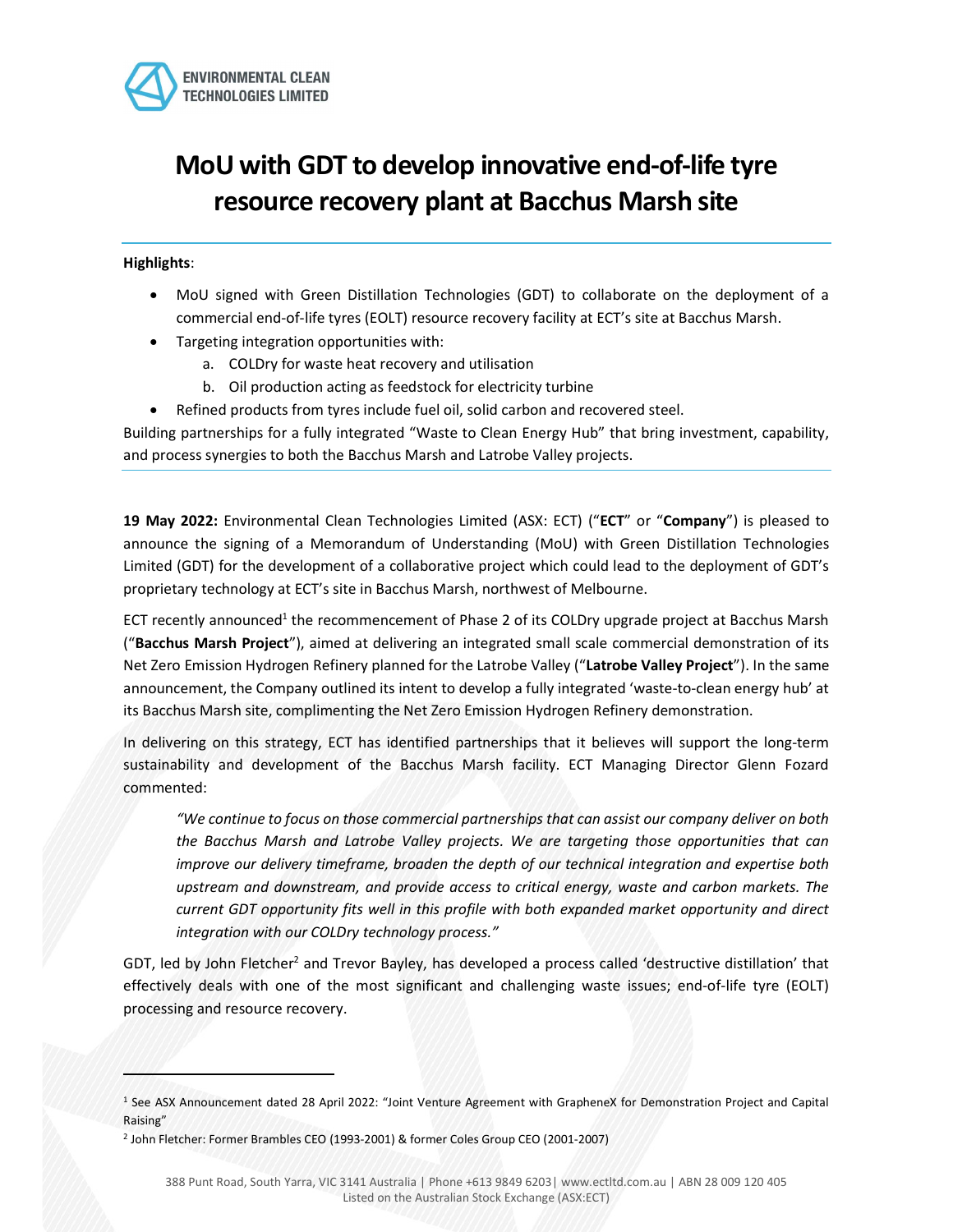GDT Chairman John Fletcher commented:

"There is a rapidly growing waste stream of end-of-life tyres in Australia, with over 26 million units generated each year.

"With export of whole baled tyres now banned by the Federal Government, and hefty 'gate fees' for landfill, domestic processing capacity must be increased.

"GDT's technology is a timely solution to one of Australia's significant waste issues. Operating under a carbon-negative footprint and delivering commodities that supplement, substitute or replace fossilderived products."

The non-binding MoU brings ECT and GDT together to investigate the potential development of GDT's first Victorian plant at ECT's Bacchus Marsh site. The Company notes that the MoU is non-binding and it is possible that a partnership may not eventuate.

Most importantly, the parties will explore the opportunities for integration between the technology platforms of each company in support of a net-zero emission waste to energy hub, which may lead to a direct investment into GDT by ECT.

Of particular interest is the opportunity to harvest waste heat via integration of COLDry's drying system with the discharge chamber of GDT's process (see diagram on following page).

ECT will provide access to its technology, process, engineering, and R&D resources. GDT will contribute its technology, project and development knowledge and suite of partners.

Trevor Bayley, Director at GDT, commented:

"Destructive Distillation, as GDT's technology is known, is unique in several aspects, from the feedstock of whole tyres to the high-quality, stable oil and the clean steel wire.

"Moreover, the obvious synergies with ECT make this an exciting proposition for both of us. All the products from our process need to be cooled to ambient temperature for collection and sale. The energy released is ideal for collection and consumption within the COLDry process to support drying operations."

The material terms and activities under the MoU will include:

- Assessment of ECT's site for suitability to establish a commercial scale EOLT facility
- Scoping of utility requirements
- Review of EPA and planning permit requirements
- Logistics plan
- Identification of integration opportunities with ECT's COLDry process for waste heat recovery and utilisation
- Techno-economic feasibility study and investment proposal
- GDT and the Company agree to share the costs of external service providers in carrying out the above activities
- The termination date for the MoU is 30 June 2023.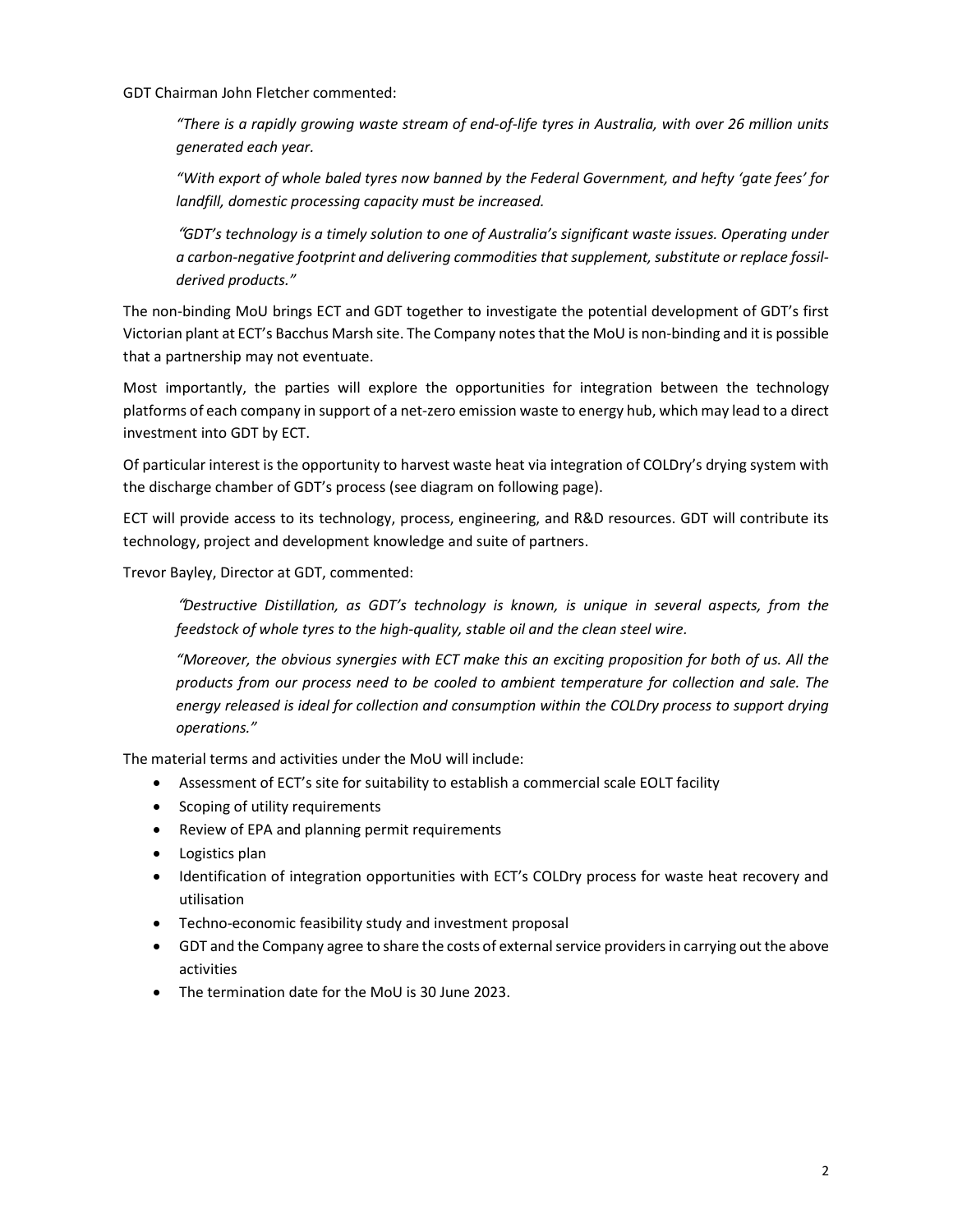# Reclaim. Reuse. Recycle.

The GDT process contributes to the circular economy, breaking the tyres down into solid carbon (47%), recovered oil (33%) and steel (20%).

The carbon product is the residue of 'carbon black' used in the tyre manufacturing process – an additive that strengthens the rubber and makes it more durable. The recovered carbon (rCB) can be used in a wide range of applications, from rubber additive to asphalt modifier and many in between. Further R&D will also be undertaken to determine approaches to higher-value markets.

The oil produced would be suitable as one of the fuels for the multi-fuel turbine to be installed under Phase 2



of the Bacchus Marsh Project. Producing the oil on-site has logistics benefits expected to result in lower-cost fuel for electricity generation. Further, the oil could be stored and used at select times at higher rates to take advantage of peak electricity pricing during 'shoulder periods' in the morning and evening.

The steel comes from the wire used to build and reinforce the tyres and can be directed to the scrap markets for recovery via electric arc, induction or blast furnace recycling.



# Diagram – GDT's End of Life Tyre Process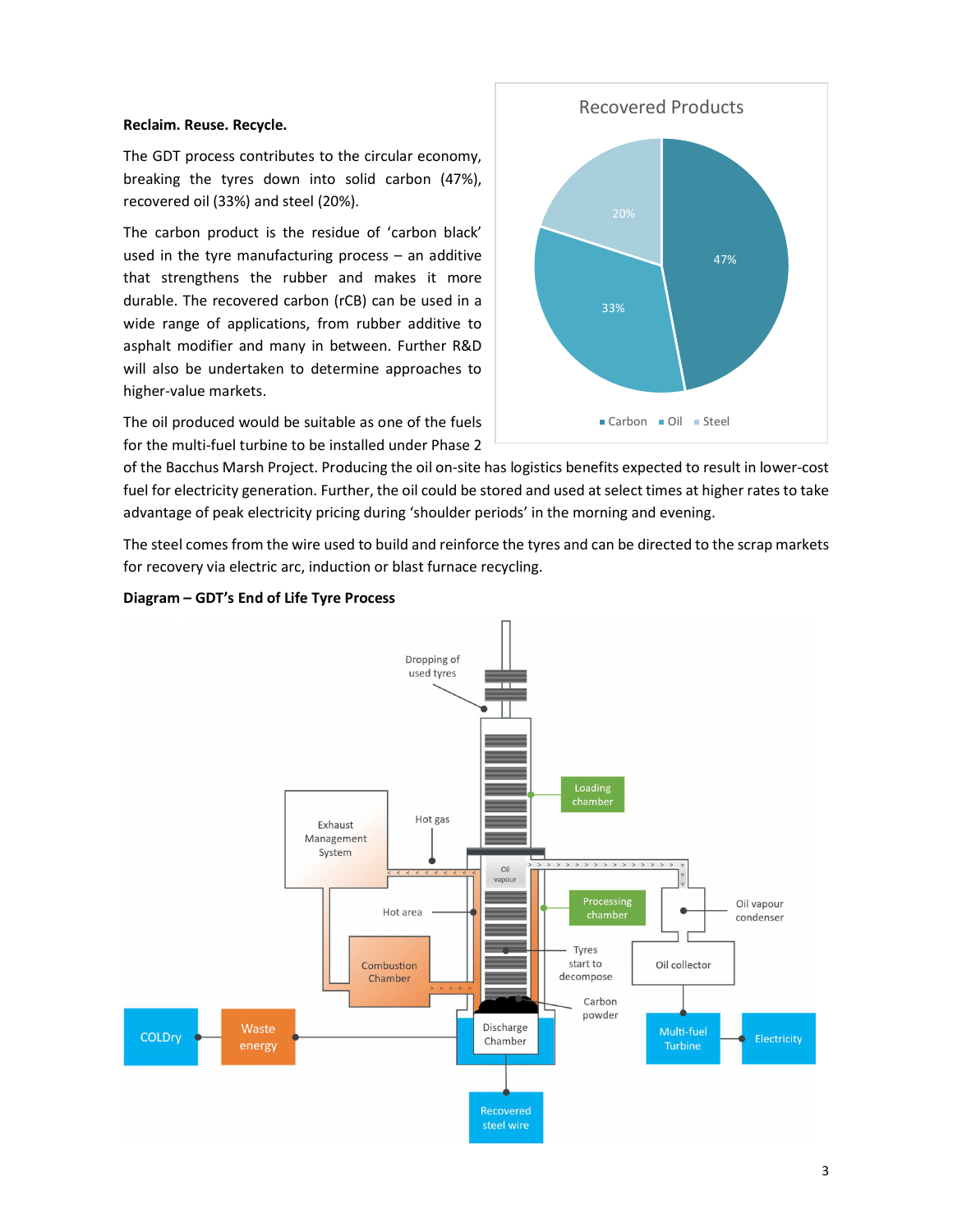ECT Chairman Jason Marinko commented:

"Establishing partnerships like this one further underpins the ongoing commercial life of the Bacchus Marsh Project beyond the demonstration of ECT's technology. It also showcases ECT's role in supporting conventional industries' zero net emissions transition in recycling, energy and minerals recovery and how COLDry plays a part in this."

Notwithstanding the planning and preparations outlined in this MOU with GDT, the Company maintains the completion of Phase 1 (COLDry) and the planning, design and construction of Phase 2 (Syngas and char production and refinement into hydrogen derivatives) as the core priorities of the business.

This announcement was approved for release by the Board of the Company.

## For further information, please contact:

| <b>INVESTORS</b>                         | <b>MEDIA</b>                                     |
|------------------------------------------|--------------------------------------------------|
| Glenn Fozard<br><b>Managing Director</b> | Adam Giles<br>Marketing & Communications Manager |
| info@ectltd.com.au $/ +61398496203$      | media@ectltd.com.au / +613 9849 6203             |

## About ECT

ECT has been developing net-zero emission and hydrogen technologies for over 15 years.

Our solutions aim to transition today's use of resources to tomorrow's zero-emission future, delivering immediate financial and environmental benefits.

We are focused on advancing a portfolio of technologies with significant market potential globally.

ECT's business plan is currently focusing on two major projects:

- 1) Zero-Net Emission COLDry Commercial Demonstration at Bacchus Marsh, Victoria, Australia
- 2) Zero-Net Emission Hydrogen Refinery Project at the Latrobe Valley, Victoria, Australia

### About our Technology Suite

#### COLDry

COLDry is the gateway enabler of higher-value applications for waste biomass and lignite.

These streams are a rich source of valuable hydrocarbons. However, they suffer from high moisture content that must be reduced to enable higher value upgrading and conversion to solid fuels, liquid or gaseous hydrocarbons.

Drying is easy. However, drying efficiently, cost-effectively and with a low emissions footprint has been the challenge. COLDry meets this challenge through a combination of 'substrate densification' and waste heat utilisation, delivering the world's first low temperature, low pressure, low cost, zero  $CO<sub>2</sub>$  emissions drying process.

## HydroMOR

The HydroMOR process has the potential to revolutionise primary iron making.

HydroMOR is a simple, low cost, low emission, hydrogen-driven technology that enables 'low value' feedstocks to produce primary iron. HydroMOR is the transition solution to a "green steel" future.